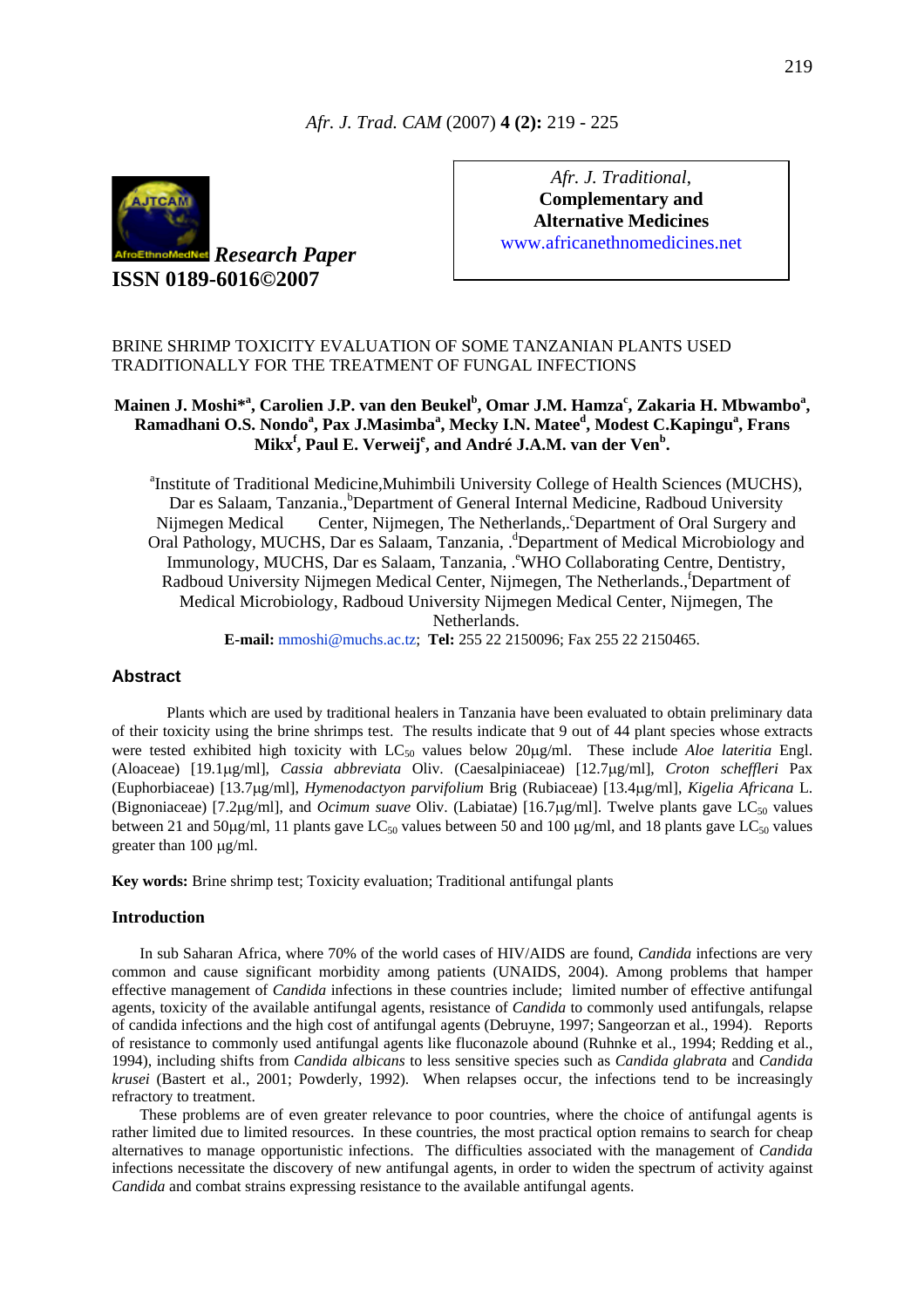Plants are widely used in Tanzanian traditional medicine and constitute a potentially useful resource for new and safe drugs for the treatment of opportunistic infections. According to *Medicine du Monde,* a French nongovernmental organisation, in Kagera region, five out of every six HIV patients receive their medical attention from a traditional healer rather than from a hospital or primary health care facility (AIDS Analysis Africa, 1996). Likewise, a survey conducted in Dar es Salaam showed that 21% of the people who seek care from public facilities had first consulted a traditional healer (Kilima et al., 1993).

The purpose of the present study was to evaluate the toxicities and/or potential for other biological activities of extracts of the plants that are used by traditional healers in Tanzania for management of fungal infections.

#### **Materials and Methods Plant collection and identification**

Plants reported to be used for the treatment of oral candidiasis and skin fungal infections by the interviewed traditional healers (Table 1) were collected in four regions of Tanzania from February-March 2004. The plants were identified by Mr. Selemani, an experienced botany technician, and voucher specimens are kept at the Herbarium of the Department of Botany, University of Dar es Salaam.

#### **Extraction of plant materials**

All plant samples were air-dried and ground. Approximately 400 grams of the plant materials were macerated with 80% methanol at room temperature and after 24 h filtered through Whatman number 1 filter paper. The procedure was repeated three times to ensure exhaustive extraction of the plant material. The extracts were pooled together, concentrated, and the solvent removed by evaporation under reduced pressure in a rotar vapor, at 40°C. The extracts were further dried by freeze-drying and kept in a freezer, at -20°C, until the time of use.

#### **The Brine shrimp lethality test**

The brine shrimp lethality test (BST) was used to predict the presence, in the extracts, of cytotoxic activity (Meyer et al., 1982). Solutions of the extracts were made in DMSO, at varying concentrations, and 30 µl of each incubated in duplicate vials with the brine shrimp larvae in a total volume of 5 ml. Ten brine shrimp larvae were placed in each of the duplicate vials. Brine shrimp larvae were placed in a mixture of DMSO  $(30 \mu l)$ and seawater to serve as a negative control. Cyclophosphamide, an anticancer drug, was used as a positive control. After 24 h the nauplii were examined against a lighted background, with a magnifying glass and the average number of survived larvae was determined. The mean percentage mortality was plotted against the logarithm of concentrations and the concentration killing fifty percent of the larvae  $(LC_{50})$  was determined from the graph.

#### **Data analysis**

The mean results of brine shrimp mortality against the logarithms of concentrations were plotted using the Fig P computer program (Biosoft Inc, USA), which also gives the regression equations. The regression equations were used to calculate  $LC_{16}$ ,  $LC_{50}$  and  $LC_{84}$  values. Confidence intervals (95% CI) were calculated according to a previously reported method (Litchfield and Wilcoxon, 1949).

#### **Results Brine shrimp lethality**

Among the 65 plant parts collected and belonging to 56 plant species, 50 (76.9%) plant parts of 44 plant species were tested for brine shrimp lethality. Nine plants showed high toxicity to the shrimps with  $LC_{50}$ values below 20µg/ml (Table 2). These include *Aloe lateritia* (19.1µg/ml), *Cassia abbreviata* (12.7µg/ml)*, Croton scheffleri* (13.7µg/ml)*, Hymenodactyon parvifolium* (13.4µg/ml)*, Kigelia Africana* (7.2µg/ml), and *Ocimum suave* (16.7µg/ml). Twelve plants gave LC<sub>50</sub> values between 21 and 50µg/ml, 11 plants gave LC<sub>50</sub> values between 50 and 100  $\mu$ g/ml, and 18 plants gave LC<sub>50</sub> values greater than 100  $\mu$ g/ml.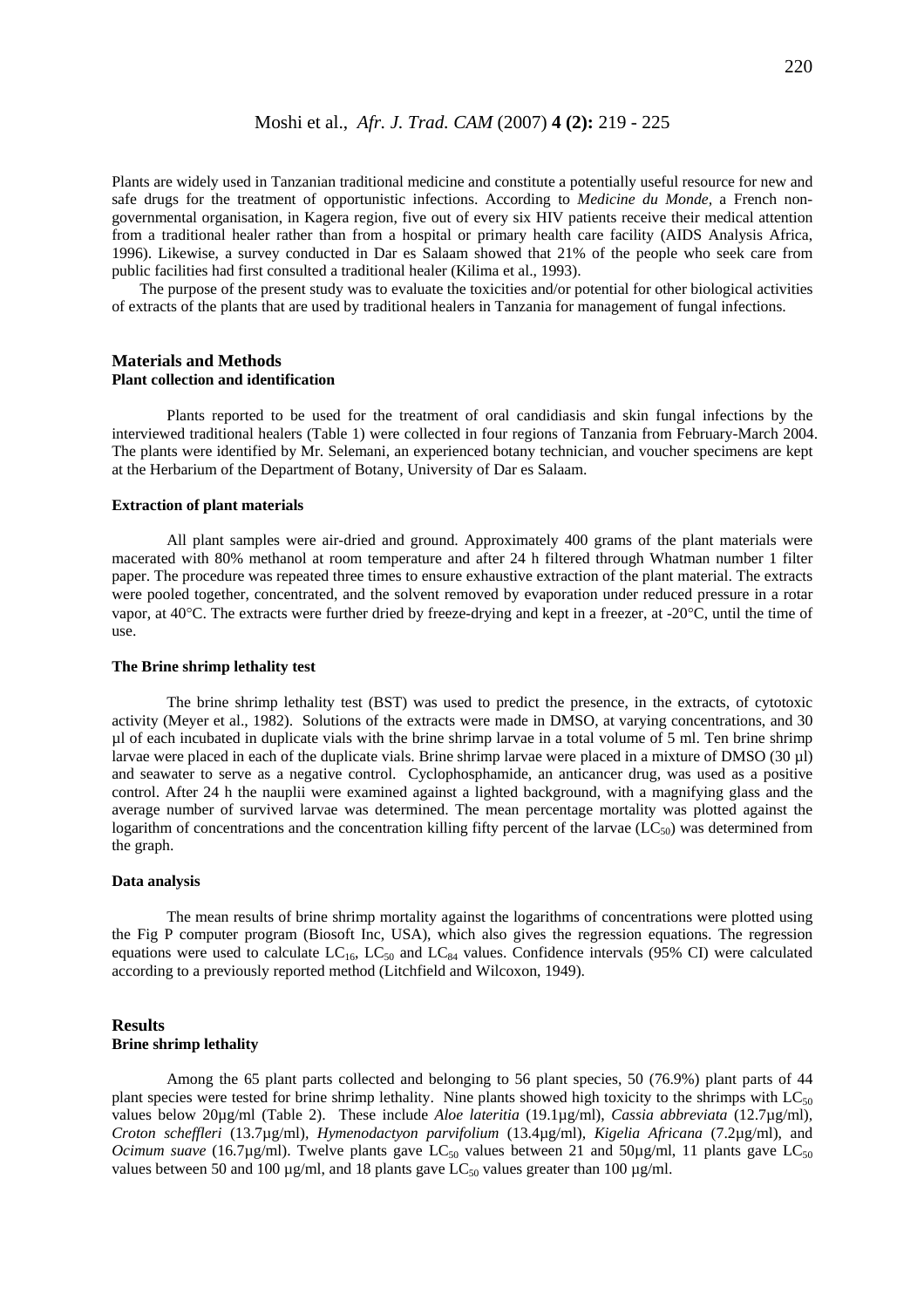**Table 1.** Herbal plants reported to be used by traditional healers for treatment of fungal infections in Tanzania.

| <b>Species (Voucher Specimen No.)</b>                   | Family             | Local name       |              | Part used <sup>a</sup> Life form | Preparation    |
|---------------------------------------------------------|--------------------|------------------|--------------|----------------------------------|----------------|
| Acacia nilotica (L.) Willd ex Del (OH 58)               | Mimosaceae         | Kloriti          | S            | Shrub                            | Topical        |
| Acacia robusta subsp Usambarensis (Taub) Brenan (OH 38) | Mimosaceae         | Mkame            | L            | Tree                             | Topical        |
| Acalypha fruticosa Forsk. (OH 56)                       | Euphorbiaceae      | Siaiti           | L, R         | Shrub                            | Topical (L),   |
| Agauria salicifolia Oliv. (OH 45)                       | Ericaceae          | Mwomboa          | L            | Tree                             | Topical        |
| Albizia anthelmintica (A. Rich) Brogn (OH 3)            | Mimosaceae         | Mfuleta          | ${\bf R}$    | Tree                             | Oral           |
| Aloe lateritia Engl. (OH 10)                            | Aloaceae           | Mapunisinyamviri | <b>WP</b>    | Shrub                            | Topical        |
| Annona senegalensis Purs. (OH 11)                       | Annonaceae         | Mnene kanda      | L, R         | Shrub                            | Topical (L),   |
| Balanites aegyptiaca (L.) Del (OH 17)                   | Balanitaceae       | Mudughuyu        | RB           | Tree                             | Topical        |
| Cassia abbreviata Oliv. (OH 20)                         | Caesalpinaceae     | Mufafati         | R, SB        | <b>Tree</b>                      | Oral           |
| Cassia singuena Del (OH 12)                             | Caesalpinaceae     | Muhufia          | $\mathbb{R}$ | Shrub                            | Topical / Oral |
| Chrysophyllum bangweolense RE Fris (OH 15)              | Sapotaceae         | Mseweye          | RB           | Tree                             | Topical        |
| Cissus petiolata Hook. F. (OH 48)                       | Vitaceae           | Mswilaswila      | $\mathbf R$  | Climber                          | Topical        |
| Clausena anisata Oliv (OH 6)                            | Rutaceae           | Mjavikali        | L, SB, R     | Shrub                            | Oral           |
| Commiphora pteleifolia Engl. (OH 34)                    | <b>Bursaraceae</b> | Twini ndedemu    | $\mathbf R$  | Shrub                            | Topical        |
| Cordia africana Lam (OH 9)                              | Boraginaceae       | Mgwengweni       | ${\bf R}$    | Shrub                            | Topical        |
| Coronopus didymus (L) (OH 47)                           | Cruciferae         | Kissango         | <b>WP</b>    | Herb                             | Oral           |
| Croton Scheffleri Pax (OH 24)                           | Euphorbiaceae      | Muhalange        | $\mathbf R$  | Shrub                            | Oral           |
| Cucumis aculeatus Cogn. (OH 32)                         | Cucurbitaceae      | Ingángáa         | ${\bf F}$    | Climber                          | Topical        |
| Cyphostemma hildebrandtii (Gilg) Desc. (OH 14)          | Vitaceae           | Damanyamwili     | L            | Herb                             | Topical        |
| Diospyros usambarensis F. (OH 26)                       | Ebenaceae          | Muriorio         | ${\bf R}$    | Shrub                            | Topical        |
| Drymaria cordata (L) A.Schult (OH 46)                   | Caryophyllaceae    | Ugurashishi      | <b>WP</b>    | Herb                             | Topical        |
| Elaeodendron buchananii (Loes)(OH 19)                   | Celastraceae       | Muhorachwi       | SB           | Tree                             | Oral           |
| Elaeodendron schlechteranum (Loes) (OH 50)              | Celastraceae       | Mkandekande      | SB           | <b>Tree</b>                      | Oral           |
| Erythrina abyssinica Lam (OH 18)                        | Papilionaceae      | Mkalalwanhuwa    | $\mathbf R$  | <b>Tree</b>                      | Topical        |
| Euphorbia heterophylla L. (OH 31)                       | Euphorbiaceae      | Loo              | <b>WP</b>    | Herb                             | Oral           |
| Euphorbia tirucali L. (OH 57)                           | Euphorbiaceae      | Injokii          | L            | Tree                             | Topical        |
| Ficus sur. Benth (OH 51)                                | Moraceae           | Mkuyu            | SB           | Tree                             | Oral/Topical   |
| Gonatopus boivinii Hook.f. (OH 1)                       | Araceae            | Kunzulu          | $\mathbf T$  | Herb                             | Topical        |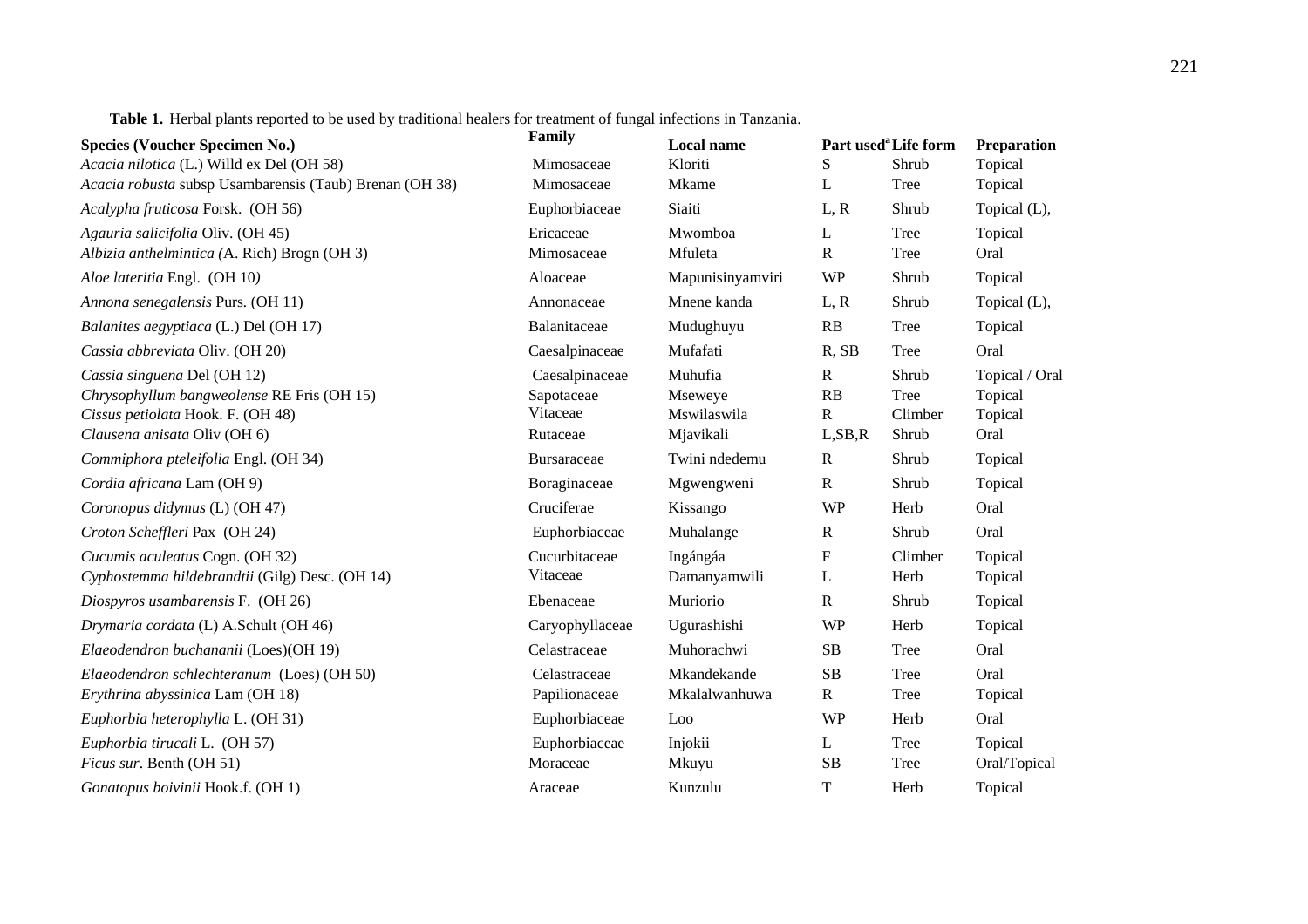| Hymenidictyon parvifolium Brig (OH 2)                                                                                                                               | Rubiaceae                                                    | Pekawake                               | $\mathbf R$                    | Shrub                           | Topical                            |
|---------------------------------------------------------------------------------------------------------------------------------------------------------------------|--------------------------------------------------------------|----------------------------------------|--------------------------------|---------------------------------|------------------------------------|
| Hypericum roeperanum Schimp. ex A. Rich (OH 44)                                                                                                                     | Gutteferae                                                   | Mwambaziwa                             | L                              | Shrub                           | Topical                            |
| Indigofera rhynchocarpa Bak. Var (OH 16)                                                                                                                            | Papilionaceae                                                | Igangula                               | $\mathbf R$                    | Shrub                           | Topical                            |
| Jatropha multifida L. (OH 53)                                                                                                                                       | Euphorbiaceae                                                | Maugwamwipoli                          | L, S, R                        | Shrub                           | Topical                            |
| Khaya anthotheca (Welw.) C.Dc (OH 52)                                                                                                                               | Meliaceae                                                    | Mgolaminzi                             | SB                             | Tree                            | Topical                            |
| Kigelia africana L. (OH 49)                                                                                                                                         | Bignoniaceae                                                 | Mungungu                               | RB, F                          | <b>Tree</b>                     | Oral                               |
| Lannea stuhlmanii Engl. (OH 7)                                                                                                                                      | Anacardiaceae                                                | Muhungilo                              | L                              | Tree                            | Topical                            |
| Lobelia giberroa Neumeleg (OH 35)                                                                                                                                   | Campanulaceae                                                | Gongoa                                 | L                              | Herb                            | Topical                            |
| Ocimum basilicum L. (OH 29)                                                                                                                                         | Labiatae                                                     | Irumbasi                               | <b>WP</b>                      | Herb                            | Oral                               |
| Ocimum suave Oliv. (OH 13)                                                                                                                                          | Labiatae                                                     | Suameno                                | L                              | Herb                            | Topical                            |
| Plumbago zeylanica L. (OH 36)                                                                                                                                       | Plumbaginaceae                                               | Chambula                               | $\mathbf R$                    | Herb                            | Oral                               |
| Pteridium aquilinum (L.) Kuhn (OH 41)<br>Rapanea melanophloeus (L.) Mez (OH 5)<br>Rhoicissus tridentata (Lf) Wild & Drumm<br>(OH 27)<br>Salvadora persica L (OH 30) | Densitraediaceae<br>Myrsinaceae<br>Vitaceae<br>Salvadoraceae | Shilu<br>Mpaja<br>Iforiyo<br>Mukunkuni | L<br>L, SB<br>T<br>$\mathbf R$ | Herb<br>Tree<br>Climber<br>Tree | Topical<br>Oral<br>Oral<br>Topical |
| Sclerocarya birrea. (A.Rich.) Hochst. subsp. caffra (Sond.) (OH 8)                                                                                                  | Anacardiaceae                                                | Muongozi                               | L, R                           | Tree                            | Topical                            |
| Securidaca longipedunculata Fres (OH 28)                                                                                                                            | Polygonaceae                                                 | Musatu                                 | $\mathbf{R}$                   | Shrub                           | Oral                               |
| Senecio deltoidea Less (OH 33)                                                                                                                                      | Cucurbitaceae                                                | Ulenge                                 | <b>WP</b>                      | Climber                         | Oral                               |
| Solanum incanum L (OH 23)                                                                                                                                           | Solanaceae                                                   | Mtula ndulele                          | <b>WP</b>                      | Herb                            | Oral                               |
| Spirostachys africana Sonder (OH 54)                                                                                                                                | Euphorbiaceae                                                | Ormotanga                              | S                              | Tree                            | Topical                            |
| Sterculia africana (Lour) Fiori (OH 39)                                                                                                                             | Sterculiaceae                                                | Muhoza                                 | L                              | <b>Tree</b>                     | Oral                               |
| Strophanthus eminii Asch & Pax (OH 25)                                                                                                                              | Apocynaceae                                                  | Muhunguti                              | RB                             | Shrub                           | Oral                               |
| Strychnos potatorum Gilg. (OH 21)                                                                                                                                   | Loganiaceae                                                  | Mumpande                               | L                              | Tree                            | Oral                               |
| Tagetes minuta L. (OH 43)                                                                                                                                           | Compositae                                                   | Mbangi                                 | L                              | Climber                         | Topical                            |
| Turraea holstii Gurk (OH 37)                                                                                                                                        | Meliaceae                                                    | Muhenga                                | L                              | Shrub                           | Oral                               |
| Zanthoxylum chalybeum L. (OH 22)                                                                                                                                    | Rutaceae                                                     | Mulungu                                | RB                             | Tree                            | Topical/Oral                       |
| Zehneria scabra (L.f) Sond (OH 42)                                                                                                                                  | Cucurbitaceae                                                | Foiza                                  | <b>WP</b>                      | Climber                         | Topical                            |
| Ziziphus pubercens Oliv. (OH 55)                                                                                                                                    | Rhamnaceae                                                   | Indigrishi                             | L                              | Shrub                           | Topical                            |

Key: <sup>a</sup>F, Fruit; L, Leaves; R, Roots; RB, Root bark; S, Stem; SB, Stem bark; T, Tubor; WP,whole plant. <sup>b</sup>\* No other uses report.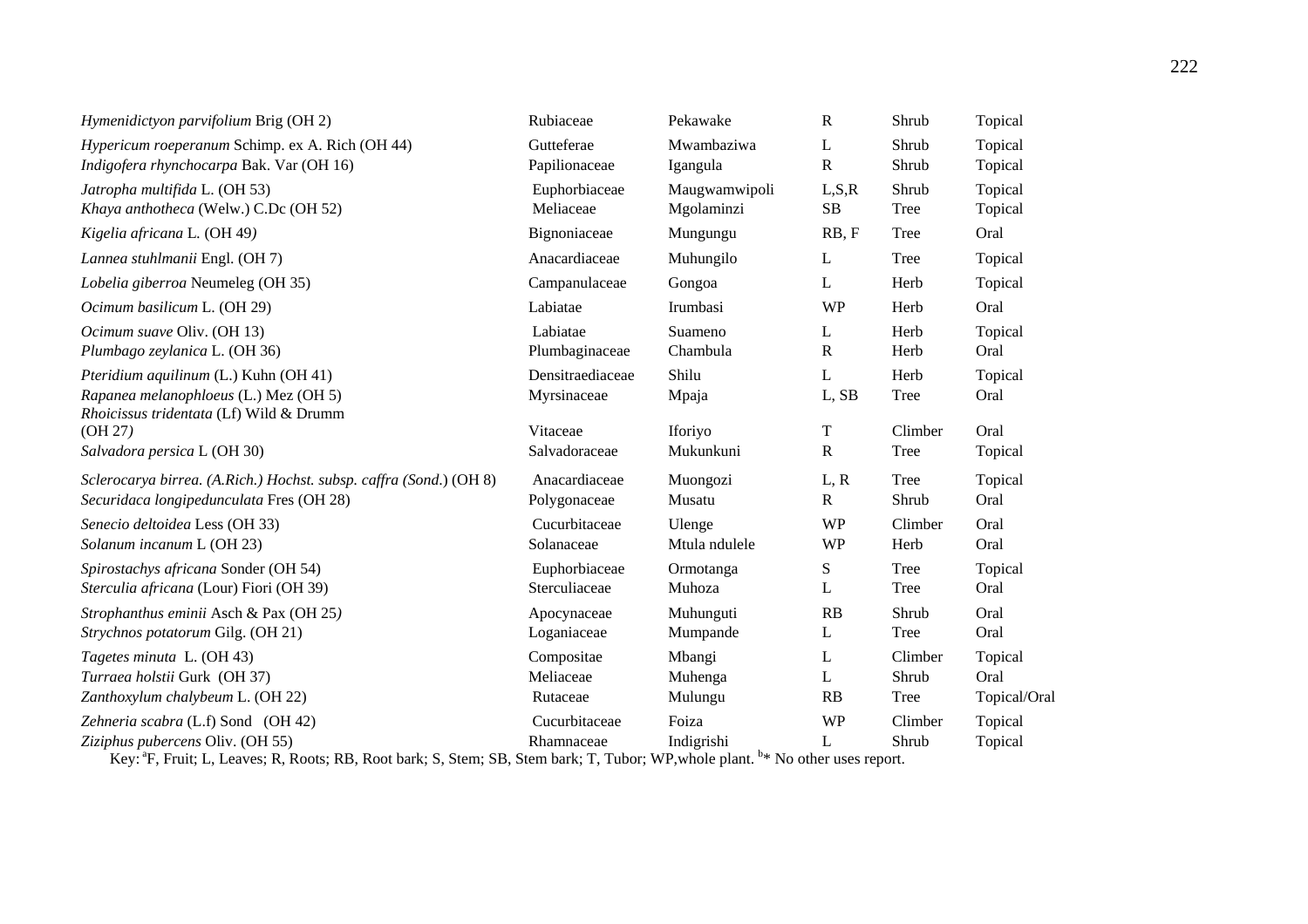**Table 2:** The brine shrimp lethality results represented as  $LC_{50}$  in  $\mu$ g/ml and 95% confidence intervals (CI).

| <b>Binomial name</b>        | <b>Part tested</b>     | $LC_{50}$ µg/ml | $(95\% \text{ CI})$      |
|-----------------------------|------------------------|-----------------|--------------------------|
| Acacia robusta              | <b>Stem</b>            | 108.5           | 87.8-134.0               |
| Acalypha fruticosa          | Roots                  | 23.9            | 16.5-34.7                |
|                             | Leaves                 | 113.9           | 91.2-142.3               |
|                             |                        |                 |                          |
| Agauria salicifolia         | Leaves                 | >240            |                          |
| Albizia anthelmintica       | Roots                  | 24.9            | $14.1 - 44.0$            |
| Aloe lateritia              | Whole plant            | 19.1            | 13.2-27.8                |
| <b>Balanites</b> aegyptica  | Root bark              | > 240           |                          |
| Cassia abbreviata           | Roots                  | 12.7            | 8.1-19.8                 |
| Commiphora pteleifolia      | Roots                  | >240            |                          |
| Cordia africana             | Roots                  | 211.4           | 117.6-380.1              |
| Croton scheffleri           | Roots                  | 13.7            | 21.5-8.7                 |
| Chrysophylum banguelense    | Root bark              | 96.3            | 65.5-141.6               |
| Cyphosterma hilderbrandtii  | Leaves                 | 25.7            | 16.9-39.0                |
| Drymaria cordata            | Whole plant            | >240            | $\ddot{\phantom{1}}$     |
| Elaeodendron schlechteranum | Stem bark              | 37.5            | 28.1-50.1                |
| Elaedendron stuhlmannii     | Stem bark              | >240            |                          |
| Erythrina abbysinica        | Root                   | >240            |                          |
| Euphorbia heterophylla      | Whole plant            | 80.2            | 57.3-112.5               |
| Euphobia tirucali           | Leaves                 | 196.2           | 72.7-529.7               |
| Ficus sur                   | Stem bark              | 146.1           | 116.1-183.9              |
| Hymenodictyon parvifolium   | Roots                  | 13.4            | 8.3-21.5                 |
| Hypericum roeperanum        | Leaves                 | 46.6            | 34.2-63.6                |
| Indigofera rhynchocarpa     | Roots                  | 28.3            | 20.5-39.0                |
| Jatropha multifida          | Leaves                 | 21.7            | 16.4-28.7                |
|                             | Stem                   | 58.3            | 41.3-82.4                |
|                             | Roots                  | 26.1            | 17.3-39.2                |
| Khaya anthotheca            | Stem bark              | 38.7            | 28.6-52.2                |
| Kigelia africana            | Fruit                  | >240            | $\frac{1}{2}$            |
|                             | Roots                  | 7.2             | 3.9-13.8                 |
| Lannea stuhlmannii          | Leaves                 | 25.3            | 16.6-38.8                |
| Lobelia giberroa            | Leaves                 | >240            | $\overline{\phantom{a}}$ |
| Ocimum basilicum            | Whole plant            | 85.3            | 68.2-106.6               |
| Ocimum suave                | Leaves<br><b>Roots</b> | 16.7            | 11.6-24.1                |
| Plumbago zeylanica          |                        | >240            |                          |
| Rapanea melanophloeus       | Stem bark              | 152.4           | 84.6-274.5               |
| Rhoicissus tridentate       | Leaves<br>Stem         | 12.1<br>>240    | 8.6-17.2                 |
| Salvadore persica           | Roots                  | >240            |                          |
| Securidaca longipedunculata | Roots                  | 77.1            | 45.3-131.1               |
| Solanum incanum             | Whole plant            | 90.2            | 75.7-107.4               |
| Spirostachys africana       | Leaves                 | 16.4            | 9.4-28.8                 |
|                             | Stem                   | 45.2            | 24.2-84.5                |
| Sterculia africana          | Leaves                 | 94.5            | 57.9-154.9               |
| Strophanthus eminii         | Root bark              | 38.9            | 27.4-55.2                |
| Strychnos pototorum         | Leaves                 | 87.6            | 39.5-194.2               |
| Tegetes minuta              | Leaves                 | 19.9            | 14.5-27.3                |
| Turraea holstii             | Leaves                 | 96.3            | 42.5-218.5               |
| Zanthoxylum chalybeum       | Root bark              | 68.9            | 36.9-128.6               |
| Zehneria scabra             | Whole plant            | 138.1           | 93.7-203.4               |
| Ziziphus pubescens          | Leaves                 | 68.2            | 50.5-92.1                |
| Cyclophosphamide            |                        | 16.3            | 10.6-25.2                |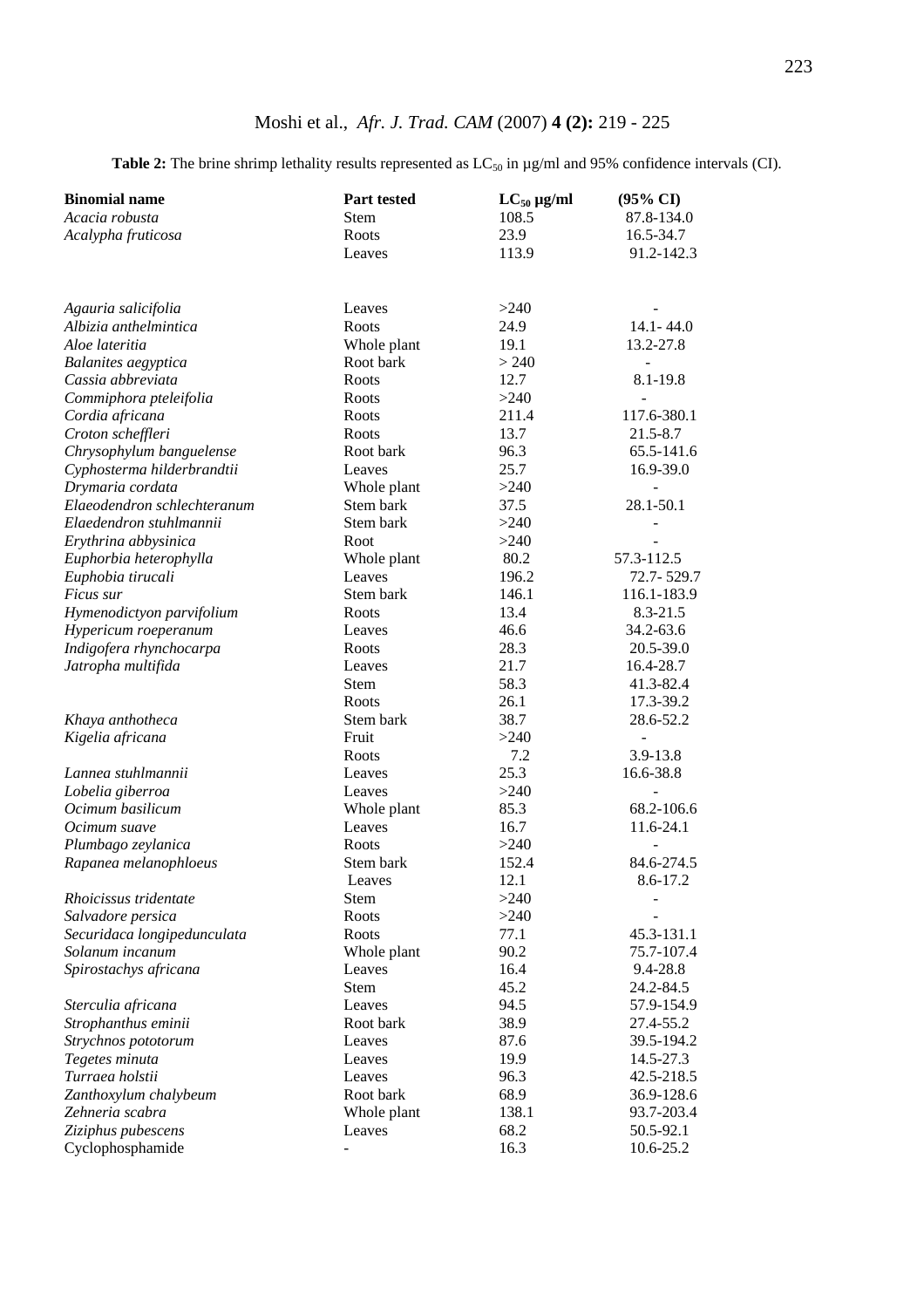#### **Discussion**

Previous investigations of our group on the *in vitro* antifungal activity of the plants support the therapeutic claims of the traditional healers (Hamza et al., in Press). Identification of herbal medicines for the treatment of fungal infections in HIV/AIDS patients could be pivotal in supporting the needs of these patients in terms of easy availability, affordability, and possibly to cope with the problem of recurrent *Candida* infections and emergence of resistance.

Apart from efficacy, safety of herbal medicines is of paramount importance as there is not much that is known about many plants that are used in traditional medicine. We have used the brine shrimp lethality test as a preliminary tool to evaluate the toxicity of the identified plants. Unfortunately not all the plants collected were tested. However, among those tested 9 were quite toxic to the shrimps. Since the test is also used to identify potential anticancer substances, the results may mean that these plants are either outright toxic or may have potential anticancer activity. Two of the plants *Euphorbia heterophylla* L. (Rocha e Silva*,* 1943) and *Jatropha multifida* are reported to be toxic (Levin et al., 2000), thus supporting what was reported by the healers. The extracts of the roots and leaves of *Jatropha multifida* also exhibited relatively high toxicity on the shrimps, while for *Euphorbia heterophylla* the toxicity was low (LC<sub>50</sub> 80.2 µg/ml). Toxicity results from animals will be crucial as a way to definitively judge the safety of these plants, as and when they are found to have enough potential for development. The present results only suggest possibility of other hitherto unreported biological activities, of toxic nature or even anticancer activity. Among the plants tested were seven plants that in earlier investigations of our group showed to have potent antifungal activity (Hamza et al., in Press). The toxic effect of these plants are shown in Table 2. All these plants need to be further investigated for their potential as a source of antifungal compounds.

The results of this toxicity study showed the relative toxicities of the plants. More work is needed in order to determine their usefulness as potential antifungal and anticancer agents.

#### **Acknowledgements**

We are grateful to Mr. Selemani of Botany Department, UDSM, for helping with collection and identification of the plants used in this study. We are grateful to the NAPRALERT Data base of the University of Illinois, at Chicago, for allowing us access to literature.

## **References**

- 1. AIDS Analysis Africa, February 1996, pp 12-13.
- 2. Bastert J, Schaller M, Korting HC, Evans EG (2001). Current and future approaches to antimycotic treatment in the era of resistant fungi and immunocompromised hosts**.** Intl J Antimicr Agents **17**: 81- 91.
- 3. [Debruyne D](http://www.ncbi.nlm.nih.gov/entrez/query.fcgi?cmd=Retrieve&db=pubmed&dopt=Abstract&list_uids=9250423) (1997). Clinical pharmacokinetics of fluconazole in superficial and systemic mycoses. Clin Pharmacok **33**:52-77.
- 4. Hamza OJM, van den Beukel CJP, Mecky I.N. Matee MIN, Moshi MJ, Mikx F, Haji O. Selemani HO, Mbwambo ZH, Van der Ven AJAM, Verweij PE (2006). Antifungal activity of some Tanzanian plants used traditionally for the treatment of fungal infections. J Ethnopharmacol. May 22; [Epub ahead of print] PMID: 16829001
- 5. Kilima PM, Ostermayer I, Shija M, Wolff M.M, Evans PJ (1993). Drug utilization, prescribing habits and patients in City Council Health Facilities, Dar es Salaam, Tanzania. DUHP, Swiss Tropical Institute, Basel, p. 19.
- 6. Levin Y, Sherer Y, Bibi H, Schlesinger M, Hay E (2000). Rare *Jatropha multifida* intoxication in two children. J Emerg Me*d* **19**:173-175.
- 7. Litchfield Jr JR, Wilcoxon F (1949). A simplified method of evaluating dose-effect experiments. J Pharmacol Exper Therap **96**: 99-13.
- 8. Meyer BN, Ferrigini RN, Jacobsen LB, Nicholas DE, Mc Laughlin JL (1982). Brine shrimp: a convenient general bioassay for active plant constituents. Planta Med **45**:31-35.
- 9. Powerly WG (1992). Mucosal candidiasis caused by non-*albicans* species of *Candida* in HIV-positive patients. AIDS **6:**604-605.